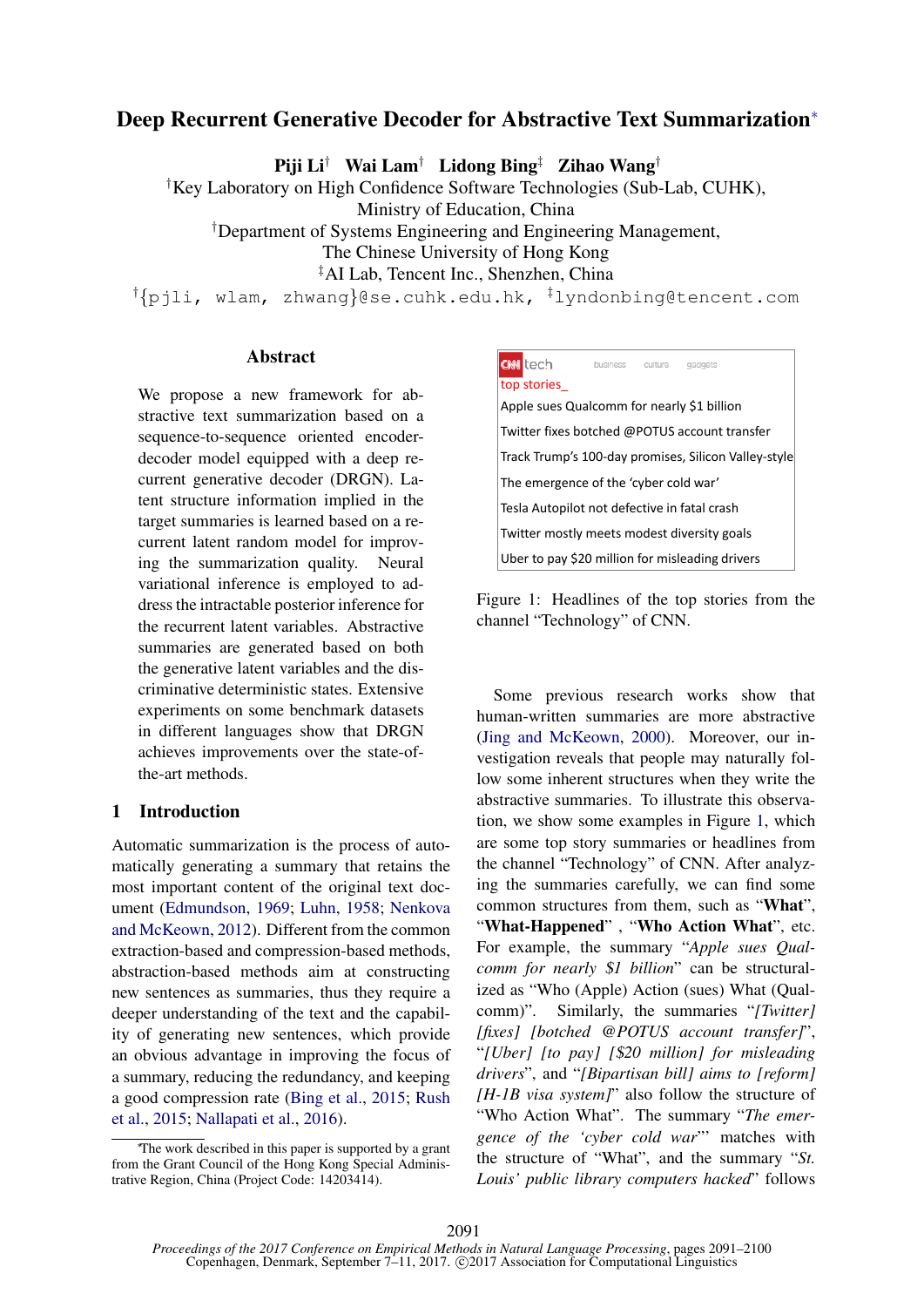the structure of "What-Happened".

Intuitively, if we can incorporate the latent structure information of summaries into the abstractive summarization model, it will improve the quality of the generated summaries. However, very few existing works specifically consider the latent structure information of summaries in their summarization models. Although a very popular neural network based sequence-to-sequence (seq2seq) framework has been proposed to tackle the abstractive summarization problem (Lopyrev, 2015; Rush et al., 2015; Nallapati et al., 2016), the calculation of the internal decoding states is entirely deterministic. The deterministic transformations in these discriminative models lead to limitations on the representation ability of the latent structure information. Miao and Blunsom (2016) extended the seq2seq framework and proposed a generative model to capture the latent summary information, but they did not consider the recurrent dependencies in their generative model leading to limited representation ability.

To tackle the above mentioned problems, we design a new framework based on sequenceto-sequence oriented encoder-decoder model equipped with a latent structure modeling component. We employ Variational Auto-Encoders (VAEs) (Kingma and Welling, 2013; Rezende et al., 2014) as the base model for our generative framework which can handle the inference problem associated with complex generative modeling. However, the standard framework of VAEs is not designed for sequence modeling related tasks. Inspired by (Chung et al., 2015), we add historical dependencies on the latent variables of VAEs and propose a deep recurrent generative decoder (DRGD) for latent structure modeling. Then the standard discriminative deterministic decoder and the recurrent generative decoder are integrated into a unified decoding framework. The target summaries will be decoded based on both the discriminative deterministic variables and the generative latent structural information. All the neural parameters are learned by back-propagation in an end-to-end training paradigm.

The main contributions of our framework are summarized as follows: (1) We propose a sequence-to-sequence oriented encoder-decoder model equipped with a deep recurrent generative decoder (DRGD) to model and learn the latent

structure information implied in the target summaries of the training data. Neural variational inference is employed to address the intractable posterior inference for the recurrent latent variables. (2) Both the generative latent structural information and the discriminative deterministic variables are jointly considered in the generation process of the abstractive summaries. (3) Experimental results on some benchmark datasets in different languages show that our framework achieves better performance than the state-of-the-art models.

## 2 Related Works

Automatic summarization is the process of automatically generating a summary that retains the most important content of the original text document (Nenkova and McKeown, 2012). Traditionally, the summarization methods can be classified into three categories: extraction-based methods (Erkan and Radev, 2004; Goldstein et al., 2000; Wan et al., 2007; Min et al., 2012; Nallapati et al., 2017; Cheng and Lapata, 2016; Cao et al., 2016; Song et al., 2017), compression-based methods (Li et al., 2013; Wang et al., 2013; Li et al., 2015, 2017), and abstraction-based methods. In fact, previous investigations show that human-written summaries are more abstractive (Barzilay and McKeown, 2005; Bing et al., 2015). Abstraction-based approaches can generate new sentences based on the facts from different source sentences. Barzilay and McKeown (2005) employed sentence fusion to generate a new sentence. Bing et al. (2015) proposed a more fine-grained fusion framework, where new sentences are generated by selecting and merging salient phrases. These methods can be regarded as a kind of indirect abstractive summarization, and complicated constraints are used to guarantee the linguistic quality.

Recently, some researchers employ neural network based framework to tackle the abstractive summarization problem. Rush et al. (2015) proposed a neural network based model with local attention modeling, which is trained on the Gigaword corpus, but combined with an additional loglinear extractive summarization model with handcrafted features. Gu et al. (2016) integrated a copying mechanism into a seq2seq framework to improve the quality of the generated summaries. Chen et al. (2016) proposed a new attention mechanism that not only considers the important source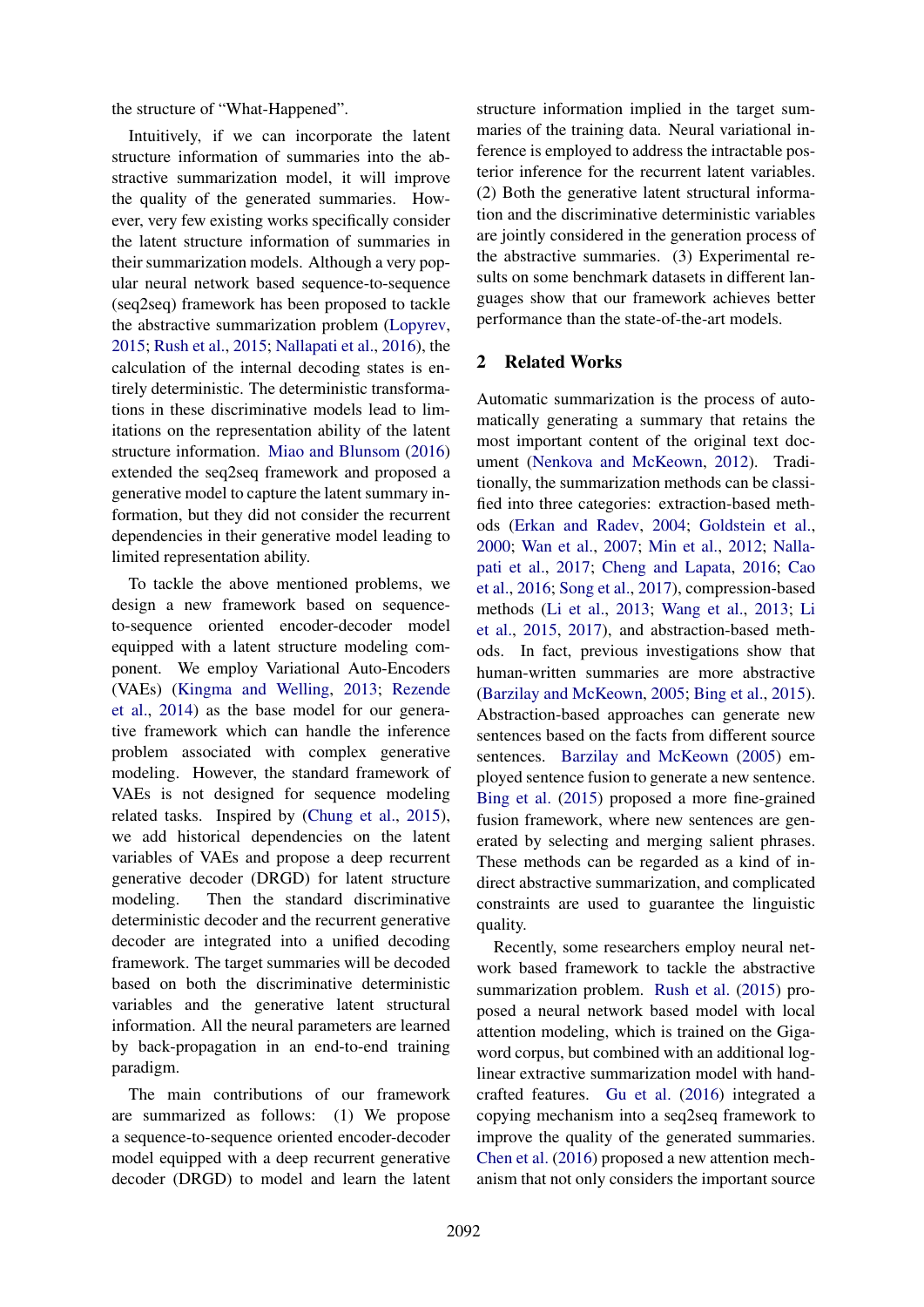segments, but also distracts them in the decoding step in order to better grasp the overall meaning of input documents. Nallapati et al. (2016) utilized a trick to control the vocabulary size to improve the training efficiency. The calculations in these methods are all deterministic and the representation ability is limited. Miao and Blunsom (2016) extended the seq2seq framework and proposed a generative model to capture the latent summary information, but they do not consider the recurrent dependencies in their generative model leading to limited representation ability.

Some research works employ topic models to capture the latent information from source documents or sentences. Wang et al. (2009) proposed a new Bayesian sentence-based topic model by making use of both the term-document and termsentence associations to improve the performance of sentence selection. Celikyilmaz and Hakkani-Tur (2010) estimated scores for sentences based on their latent characteristics using a hierarchical topic model, and trained a regression model to extract sentences. However, they only use the latent topic information to conduct the sentence salience estimation for extractive summarization. In contrast, our purpose is to model and learn the latent structure information from the target summaries and use it to enhance the performance of abstractive summarization.

### 3 Framework Description

### 3.1 Overview

As shown in Figure 2, the basic framework of our approach is a neural network based encoderdecoder framework for sequence-to-sequence learning. The input is a variable-length sequence  $X = {\mathbf{x}_1, \mathbf{x}_2, \dots, \mathbf{x}_m}$  representing the source text. The word embedding  $x_t$  is initialized randomly and learned during the optimization process. The output is also a sequence  $Y =$  $\{y_1, y_2, \ldots, y_n\}$ , which represents the generated abstractive summaries. Gated Recurrent Unit (GRU) (Cho et al., 2014) is employed as the basic sequence modeling component for the encoder and the decoder. For latent structure modeling, we add historical dependencies on the latent variables of Variational Auto-Encoders (VAEs) and propose a deep recurrent generative decoder (DRGD) to distill the complex latent structures implied in the target summaries of the training data. Finally, the abstractive summaries will be decoded out based

on both the discriminative deterministic variables  $H$  and the generative latent structural information Z.

#### 3.2 Recurrent Generative Decoder

Assume that we have obtained the source text representation  $\mathbf{h}^e \in \mathbb{R}^{k_h}$ . The purpose of the decoder is to translate this source code  $h^e$  into a series of hidden states  $\{\mathbf{h}_1^d, \mathbf{h}_2^d, \dots, \mathbf{h}_n^d\}$ , and then revert these hidden states to an actual word sequence and generate the summary.

For standard recurrent decoders, at each time step t, the hidden state  $\mathbf{h}_t^d \in \mathbb{R}^{k_h}$  is calculated using the dependent input symbol  $y_{t-1} \in \mathbb{R}^{k_w}$  and the previous hidden state  $h_{t-1}^d$ :

$$
\mathbf{h}_t^d = f(\mathbf{y}_{t-1}, \mathbf{h}_{t-1}^d) \tag{1}
$$

where  $f(.)$  is a recurrent neural network such as vanilla RNN, Long Short-Term Memory (LSTM) (Hochreiter and Schmidhuber, 1997), and Gated Recurrent Unit (GRU) (Cho et al., 2014). No matter which one we use for  $f(\cdot)$ , the common transformation operation is as follows:

$$
\mathbf{h}_t^d = g(\mathbf{W}_{yh}^d \mathbf{y}_{t-1} + \mathbf{W}_{hh}^d \mathbf{h}_{t-1}^d + \mathbf{b}_h^d) \qquad (2)
$$

where  $\mathbf{W}_{yh}^d \in \mathbb{R}^{k_h \times k_w}$  and  $\mathbf{W}_{hh}^d \in \mathbb{R}^{k_h \times k_h}$  are the linear transformation matrices.  $\mathbf{b}_h^d$  is the bias.  $k_h$  is the dimension of the hidden layers, and  $k_w$  is the dimension of the word embeddings.  $q(\cdot)$  is the non-linear activation function. From Equation 2, we can see that all the transformations are deterministic, which leads to a deterministic recurrent hidden state  $h_t^d$ . From our investigations, we find that the representational power of such deterministic variables are limited. Some more complex latent structures in the target summaries, such as the high-level syntactic features and latent topics, cannot be modeled effectively by the deterministic operations and variables.

Recently, a generative model called Variational Auto-Encoders (VAEs) (Kingma and Welling, 2013; Rezende et al., 2014) shows strong capability in modeling latent random variables and improves the performance of tasks in different fields such as sentence generation (Bowman et al., 2016) and image generation (Gregor et al., 2015). However, the standard VAEs is not designed for modeling sequence directly. Inspired by (Chung et al., 2015), we extend the standard VAEs by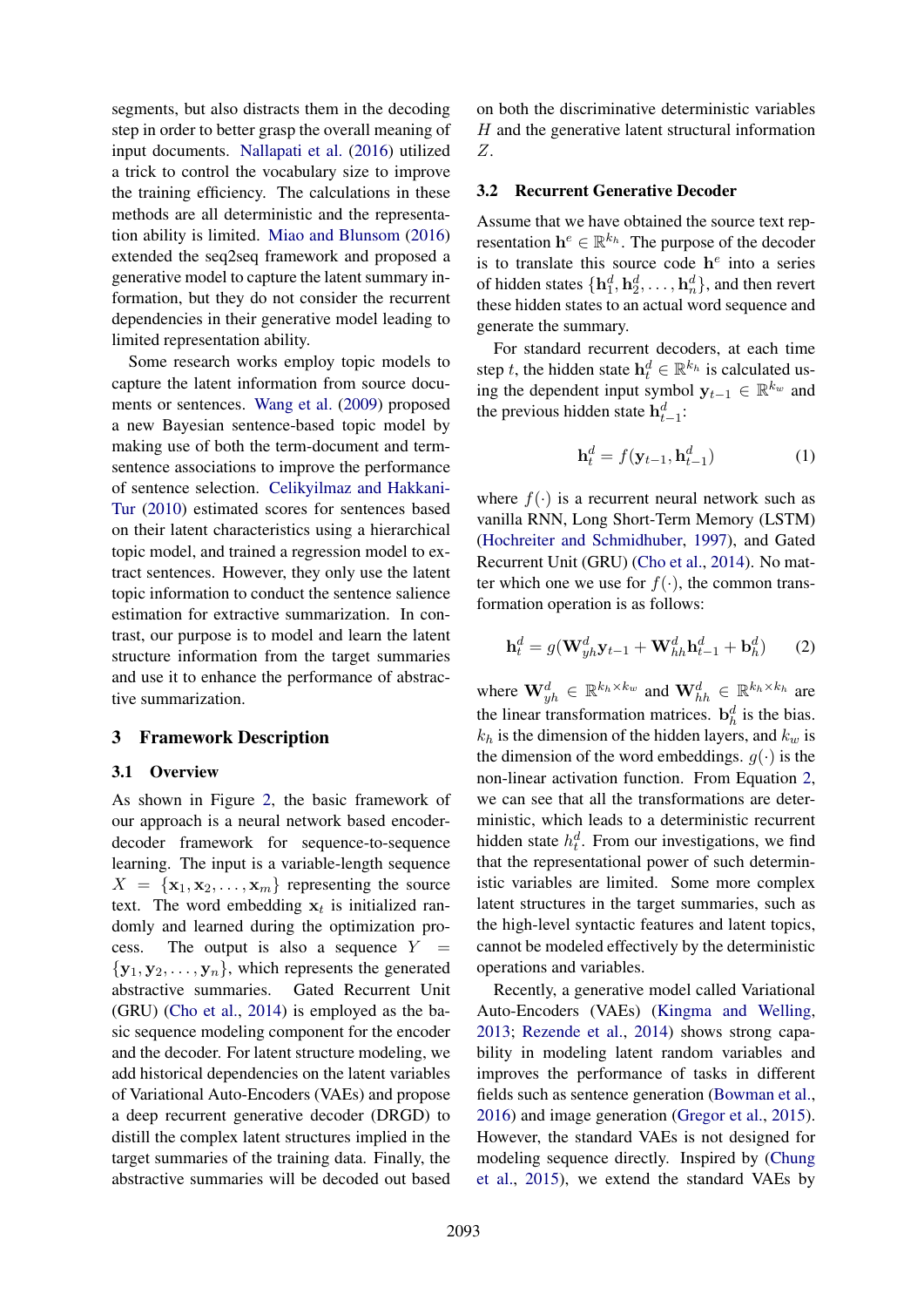

Figure 2: Our deep recurrent generative decoder (DRGD) for latent structure modeling.

introducing the historical latent variable dependencies to make it be capable of modeling sequence data. Our proposed latent structure modeling framework can be viewed as a sequence generative model which can be divided into two parts: inference (variational-encoder) and generation (variational-decoder). As shown in the decoder component of Figure 2, the input of the original VAEs only contains the observed variable  $y_t$ , and the variational-encoder can map it to a latent variable  $\mathbf{z} \in \mathbb{R}^{k_z}$ , which can be used to reconstruct the original input. For the task of summarization, in the sequence decoder component, the previous latent structure information needs to be considered for constructing more effective representations for the generation of the next state.

For the inference stage, the variational-encoder can map the observed variable  $y_{\leq t}$  and the previous latent structure information  $z_{\leq t}$  to the posterior probability distribution of the latent structure variable  $p_{\theta}(\mathbf{z}_t | \mathbf{y}_{< t}, \mathbf{z}_{< t})$ . It is obvious that this is a recurrent inference process in which  $z_t$ contains the historical dynamic latent structure information. Compared with the variational inference process  $p_{\theta}(\mathbf{z}_t|\mathbf{y}_t)$  of the typical VAEs model, the recurrent framework can extract more complex and effective latent structure features implied in the sequence data.

For the generation process, based on the latent structure variable  $z_t$ , the target word  $y_t$  at the time step  $t$  is drawn from a conditional probability distribution  $p_{\theta}(\mathbf{y}_t|\mathbf{z}_t)$ . The target is to maximize the probability of each generated summary  $y = \{y_1, y_2, \ldots, y_T\}$  based on the generation process according to:

$$
p_{\theta}(y) = \prod_{t=1}^{T} \int p_{\theta}(\mathbf{y}_t | \mathbf{z}_t) p_{\theta}(\mathbf{z}_t) d\mathbf{z}_t \qquad (3)
$$

For the purpose of solving the intractable integral of the marginal likelihood as shown in Equation 3, a recognition model  $q_{\phi}(\mathbf{z}_t | \mathbf{y}_{ is introduced$ as an approximation to the intractable true posterior  $p_{\theta}(\mathbf{z}_t | \mathbf{y}_{< t}, \mathbf{z}_{< t})$ . The recognition model parameters  $\phi$  and the generative model parameters  $\theta$  can be learned jointly. The aim is to reduce the Kulllback-Leibler divergence (KL) between  $q_{\phi}(\mathbf{z}_t | \mathbf{y}_{ and  $p_{\theta}(\mathbf{z}_t | \mathbf{y}_{:$$ 

$$
D_{KL}[q_{\phi}(\mathbf{z}_t|\mathbf{y}_{\n
$$
= \int_z q_{\phi}(\mathbf{z}_t|\mathbf{y}_{\n
$$
= \mathbb{E}_{q_{\phi}(\mathbf{z}_t|\mathbf{y}_{
$$
$$
$$

where  $\cdot$  denotes the conditional variables  $y_{\leq t}$  and  $\mathbf{z}_{\leq t}$ . Bayes rule is applied to  $p_{\theta}(\mathbf{z}_t | \mathbf{y}_{\leq t}, \mathbf{z}_{\leq t})$ , and we can extract  $\log p_{\theta}(\mathbf{z})$  from the expectation, transfer the expectation term  $\mathbb{E}_{q_{\phi}(\mathbf{z}_t|\mathbf{y}_{\leq t},\mathbf{z}_{\leq t})}$  back to KL-divergence, and rearrange all the terms. Consequently the following holds:

$$
\log p_{\theta}(\mathbf{y}_{  
\n
$$
D_{KL}[q_{\phi}(\mathbf{z}_t | \mathbf{y}_{  
\n
$$
+ \mathbb{E}_{q_{\phi}(\mathbf{z}_t | \mathbf{y}_{  
\n
$$
- D_{KL}[q_{\phi}(\mathbf{z}_t | \mathbf{y}_{\n(4)
$$
$$
$$
$$

Let  $\mathcal{L}(\theta, \phi; y)$  represent the last two terms from the right part of Equation 4:

$$
\mathcal{L}(\theta, \varphi; y) =
$$
\n
$$
\mathbb{E}_{q_{\phi}(\mathbf{z}_t | \mathbf{y}_{\n
$$
- D_{KL}[q_{\phi}(\mathbf{z}_t | \mathbf{y}_{
$$
$$

Since the first KL-divergence term of Equation 4 is non-negative, we have  $\log p_{\theta}(\mathbf{y}_{\leq t}) \geq \mathcal{L}(\theta, \phi; y)$ meaning that  $\mathcal{L}(\theta, \phi; y)$  is a lower bound (the objective to be maximized) on the marginal likelihood. In order to differentiate and optimize the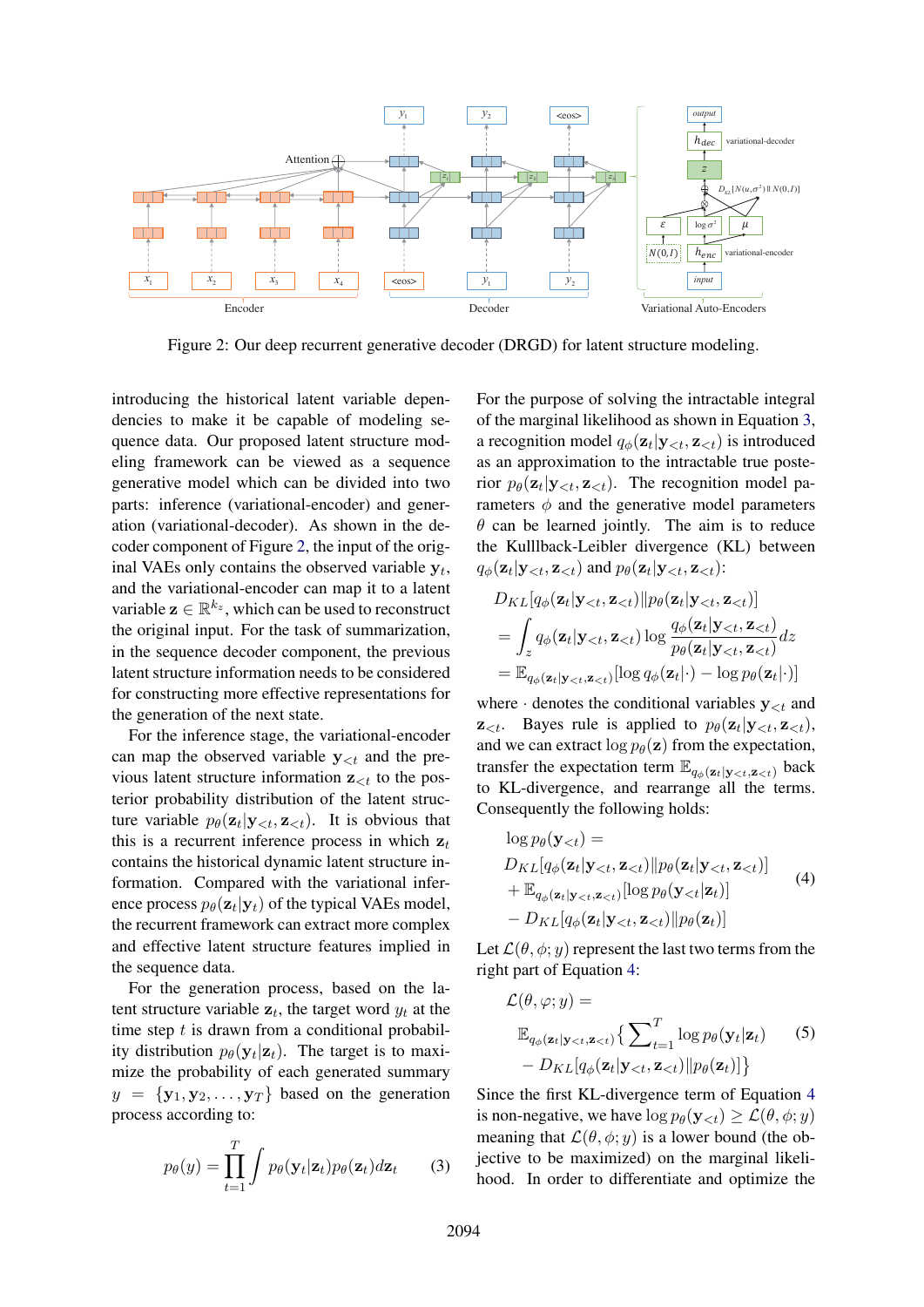lower bound  $\mathcal{L}(\theta, \phi; y)$ , following the core idea of VAEs, we use a neural network framework for the probabilistic encoder  $q_{\phi}(\mathbf{z}_t | \mathbf{y}_{ for bet$ ter approximation.

#### 3.3 Abstractive Summary Generation

We also design a neural network based framework to conduct the variational inference and generation for the recurrent generative decoder component similar to some design in previous works (Kingma and Welling, 2013; Rezende et al., 2014; Gregor et al., 2015). The encoder component and the decoder component are integrated into a unified abstractive summarization framework. Considering that GRU has comparable performance but with less parameters and more efficient computation, we employ GRU as the basic recurrent model which updates the variables according to the following operations:

$$
\mathbf{r}_t = \sigma(\mathbf{W}_{xr}\mathbf{x}_t + \mathbf{W}_{hr}\mathbf{h}_{t-1} + \mathbf{b}_r)
$$
  
\n
$$
\mathbf{z}_t = \sigma(\mathbf{W}_{xz}\mathbf{x}_t + \mathbf{W}_{hz}\mathbf{h}_{t-1} + \mathbf{b}_z)
$$
  
\n
$$
\mathbf{g}_t = \tanh(\mathbf{W}_{xh}\mathbf{x}_t + \mathbf{W}_{hh}(\mathbf{r}_t \odot \mathbf{h}_{t-1}) + \mathbf{b}_h)
$$
  
\n
$$
\mathbf{h}_t = \mathbf{z}_t \odot \mathbf{h}_{t-1} + (1 - \mathbf{z}_t) \odot \mathbf{g}_t
$$

where  $\mathbf{r}_t$  is the reset gate,  $\mathbf{z}_t$  is the update gate.  $\odot$ denotes the element-wise multiplication. tanh is the hyperbolic tangent activation function.

As shown in the left block of Figure 2, the encoder is designed based on bidirectional recurrent neural networks. Let  $x_t$  be the word embedding vector of the t-th word in the source sequence. GRU maps  $x_t$  and the previous hidden state  $h_{t-1}$ to the current hidden state  $h_t$  in feed-forward direction and back-forward direction respectively:

$$
\overrightarrow{\mathbf{h}}_t = GRU(x_t, \overrightarrow{\mathbf{h}}_{t-1})
$$
\n
$$
\overleftarrow{\mathbf{h}}_t = GRU(x_t, \overleftarrow{\mathbf{h}}_{t-1})
$$
\n(6)

Then the final hidden state  $\mathbf{h}_t^e \in \mathbb{R}^{2k_h}$  is concatenated using the hidden states from the two directions:  $\mathbf{h}_t^e = \mathbf{h}_t || \mathbf{h}$ . As shown in the middle block of Figure 2, the decoder consists of two components: discriminative deterministic decoding and generative latent structure modeling.

The discriminative deterministic decoding is an improved attention modeling based recurrent sequence decoder. The first hidden state  $h_1^d$  is initialized using the average of all the source input states:  $\mathbf{h}_1^d = \frac{1}{T^e}$  $\overline{\sum}^e$  $t=1$  $h_t^e$ , where  $h_t^e$  is the source input hidden state.  $\hat{T}^e$  is the input sequence length.

The deterministic decoder hidden state  $h_t^d$  is calculated using two layers of GRUs. On the first layer, the hidden state is calculated only using the current input word embedding  $y_{t-1}$  and the previous hidden state  $h_{t-1}^{d_1}$ :

$$
\mathbf{h}_t^{d_1} = GRU_1(\mathbf{y}_{t-1}, \mathbf{h}_{t-1}^{d_1})
$$
 (7)

where the superscript  $d_1$  denotes the first decoder GRU layer. Then the attention weights at the time step  $t$  are calculated based on the relationship of  $\mathbf{h}_t^{d_1}$  and all the source hidden states  $\{\mathbf{h}_t^{e}\}\$ . Let  $a_{i,j}$ be the attention weight between  $\mathbf{h}_i^{d_1}$  and  $\mathbf{h}_j^e$ , which can be calculated using the following formulation:

$$
a_{i,j} = \frac{\exp(e_{i,j})}{\sum_{j'=1}^{Te} \exp(e_{i,j'})}
$$
  

$$
e_{i,j} = \mathbf{v}^T \tanh(\mathbf{W}_{hh}^d \mathbf{h}_i^{d_1} + \mathbf{W}_{hh}^e \mathbf{h}_j^e + \mathbf{b}_a)
$$

where  $\mathbf{W}_{hh}^d \in \mathbb{R}^{k_h \times k_h}$ ,  $\mathbf{W}_{hh}^e \in \mathbb{R}^{k_h \times 2k_h}$ ,  $\mathbf{b}_a \in$  $\mathbb{R}^{k_h}$ , and  $\mathbf{v} \in \mathbb{R}^{k_h}$ . The attention context is obtained by the weighted linear combination of all the source hidden states:

$$
\mathbf{c}_t = \sum_{j'=1}^{T^e} a_{t,j'} \mathbf{h}_{j'}^e \tag{8}
$$

The final deterministic hidden state  $h_t^{d_2}$  is the output of the second decoder GRU layer, jointly considering the word  $y_{t-1}$ , the previous hidden state  $h_{t-1}^{d_2}$ , and the attention context  $c_t$ :

$$
\mathbf{h}_t^{d_2} = GRU_2(\mathbf{y}_{t-1}, \mathbf{h}_{t-1}^{d_2}, \mathbf{c}_t)
$$
(9)

For the component of recurrent generative model, inspired by some ideas in previous works (Kingma and Welling, 2013; Rezende et al., 2014; Gregor et al., 2015), we assume that both the prior and posterior of the latent variables are Gaussian, i.e.,  $p_{\theta}(\mathbf{z}_t) = \mathcal{N}(0, \mathbf{I})$  and  $q_{\phi}(\mathbf{z}_t | \mathbf{y}_{ =$  $\mathcal{N}(\mathbf{z}_t; \boldsymbol{\mu}, \boldsymbol{\sigma}^2 \mathbf{I})$ , where  $\boldsymbol{\mu}$  and  $\boldsymbol{\sigma}$  denote the variational mean and standard deviation respectively, which can be calculated via a multilayer perceptron. Precisely, given the word embedding  $y_{t-1}$ , the previous latent structure variable  $z_{t-1}$ , and the previous deterministic hidden state  $h_{t-1}^d$ , we first project it to a new hidden space:

$$
\mathbf{h}_t^{e_z}=g(\mathbf{W}_{y h}^{e_z}\mathbf{y}_{t-1}\!+\!\mathbf{W}_{z h}^{e_z}\mathbf{z}_{t-1}\!+\!\mathbf{W}_{h h}^{e_z}\mathbf{h}_{t-1}^{d}\!+\!\mathbf{b}_h^{e_z})
$$

where  $\mathbf{W}_{yh}^{e_z} \in \mathbb{R}^{k_h \times k_w}$ ,  $\mathbf{W}_{zh}^{e_z} \in \mathbb{R}^{k_h \times k_z}$ ,  $\mathbf{W}_{hh}^{e_z} \in$  $\mathbb{R}^{k_h \times k_h}$ , and  $\mathbf{b}_h^{e_z} \in \mathbb{R}^{k_h}$ . *g* is the sigmoid activation function:  $\sigma(\mathbf{x}) = 1/(1 + e^{-\mathbf{x}})$ . Then the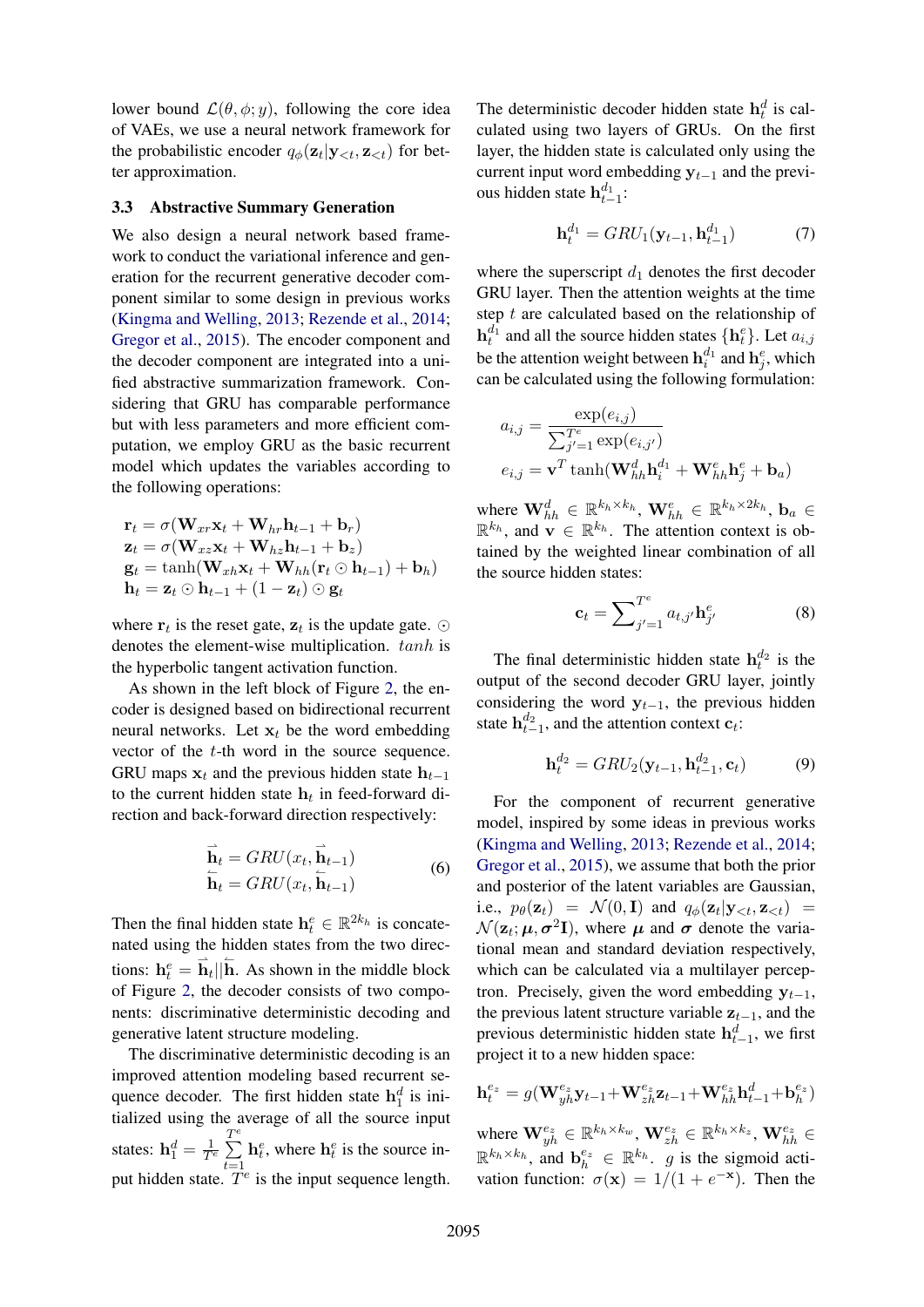Gaussian parameters  $\boldsymbol{\mu}_t \in \mathbb{R}^{k_z}$  and  $\boldsymbol{\sigma}_t \in \mathbb{R}^{k_z}$  can be obtained via a linear transformation based on  $\mathbf{h}_t^{e_z}$ :

$$
\mu_t = \mathbf{W}_{h\mu}^{e_z} \mathbf{h}_t^{e_z} + \mathbf{b}_{\mu}^{e_z}
$$
  

$$
\log(\sigma_t^2) = \mathbf{W}_{h\sigma} \mathbf{h}_t^{e_z} + \mathbf{b}_{\sigma}^{e_z}
$$
 (10)

The latent structure variable  $z_t \in \mathbb{R}^{k_z}$  can be calculated using the reparameterization trick:

$$
\boldsymbol{\varepsilon} \sim \mathcal{N}(\mathbf{0}, \mathbf{I}), \ \ \mathbf{z}_t = \boldsymbol{\mu}_t + \boldsymbol{\sigma}_t \otimes \boldsymbol{\varepsilon} \tag{11}
$$

where  $\epsilon \in \mathbb{R}^{k_z}$  is an auxiliary noise variable. The process of inference for finding  $z_t$  based on neural networks can be teated as a variational encoding process.

To generate summaries precisely, we first integrate the recurrent generative decoding component with the discriminative deterministic decoding component, and map the latent structure variable  $z_t$  and the deterministic decoding hidden state  $h_t^{d_2}$  to a new hidden variable:

$$
\mathbf{h}_t^{d_y} = tanh(\mathbf{W}_{zh}^{d_y}\mathbf{z}_t + \mathbf{W}_{hh}^{d_z}\mathbf{h}_t^{d_2} + \mathbf{b}_h^{d_y}) \quad (12)
$$

Given the combined decoding state  $h_t^{d_y}$  $t^{uy}_t$  at the time  $t$ , the probability of generating any target word  $y_t$  is given as follows:

$$
\mathbf{y}_t = \varsigma (\mathbf{W}_{hy}^d \mathbf{h}_t^{d_y} + \mathbf{b}_{hy}^d) \tag{13}
$$

where  $\mathbf{W}_{hy}^d \in \mathbb{R}^{k_y \times k_h}$  and  $\mathbf{b}_{hy}^d \in \mathbb{R}^{k_y}$ .  $\varsigma(\cdot)$  is the softmax function. Finally, we use a beam search algorithm (Koehn, 2004) for decoding and generating the best summary.

## 3.4 Learning

Although the proposed model contains a recurrent generative decoder, the whole framework is fully differentiable. As shown in Section 3.3, both the recurrent deterministic decoder and the recurrent generative decoder are designed based on neural networks. Therefore, all the parameters in our model can be optimized in an end-to-end paradigm using back-propagation. We use  $\{X\}_N$  and  $\{Y\}_N$ to denote the training source and target sequence. Generally, the objective of our framework consists of two terms. One term is the negative loglikelihood of the generated summaries, and the other one is the variational lower bound  $\mathcal{L}(\theta, \phi; Y)$ mentioned in Equation 5. Since the variational lower bound  $\mathcal{L}(\theta, \phi; Y)$  also contains a likelihood term, we can merge it with the likelihood term of summaries. The final objective function, which needs to be minimized, is formulated as follows:

$$
\mathcal{J} = \frac{1}{N} \sum_{n=1}^{N} \sum_{t=1}^{T} \left\{ -\log \left[ p(y_t^{(n)} | y_{< t}^{(n)}, X^{(n)}) \right] + D_{KL} \left[ q_\phi(\mathbf{z}_t^{(n)} | \mathbf{y}_{< t}^{(n)}, \mathbf{z}_{< t}^{(n)}) || p_\theta(\mathbf{z}_t^{(n)}) \right] \right\}
$$
(14)

## 4 Experimental Setup

## 4.1 Datesets

We train and evaluate our framework on three popular datasets. Gigawords is an English sentence summarization dataset prepared based on Annotated Gigawords<sup>1</sup> by extracting the first sentence from articles with the headline to form a sourcesummary pair. We directly download the prepared dataset used in (Rush et al., 2015). It roughly contains 3.8M training pairs, 190K validation pairs, and 2,000 test pairs. DUC-2004<sup>2</sup> is another English dataset only used for testing in our experiments. It contains 500 documents. Each document contains 4 model summaries written by experts. The length of the summary is limited to 75 bytes. LCSTS is a large-scale Chinese short text summarization dataset, consisting of pairs of (short text, summary) collected from Sina Weibo<sup>3</sup> (Hu et al., 2015). We take Part-I as the training set, Part-II as the development set, and Part-III as the test set. There is a score in range  $1 \sim 5$  labeled by human to indicate how relevant an article and its summary is. We only reserve those pairs with scores no less than 3. The size of the three sets are 2.4M, 8.7k, and 725 respectively. In our experiments, we only take Chinese character sequence as input, without performing word segmentation.

#### 4.2 Evaluation Metrics

We use ROUGE score (Lin, 2004) as our evaluation metric with standard options. The basic idea of ROUGE is to count the number of overlapping units between generated summaries and the reference summaries, such as overlapped n-grams, word sequences, and word pairs. F-measures of ROUGE-1 (R-1), ROUGE-2 (R-2), ROUGE-L (R-L) and ROUGE-SU4 (R-SU4) are reported.

#### 4.3 Comparative Methods

We compare our model with some baselines and state-of-the-art methods. Because the datasets are

<sup>1</sup> https://catalog.ldc.upenn.edu/ldc2012t21

<sup>2</sup> http://duc.nist.gov/duc2004

<sup>3</sup> http://www.weibo.com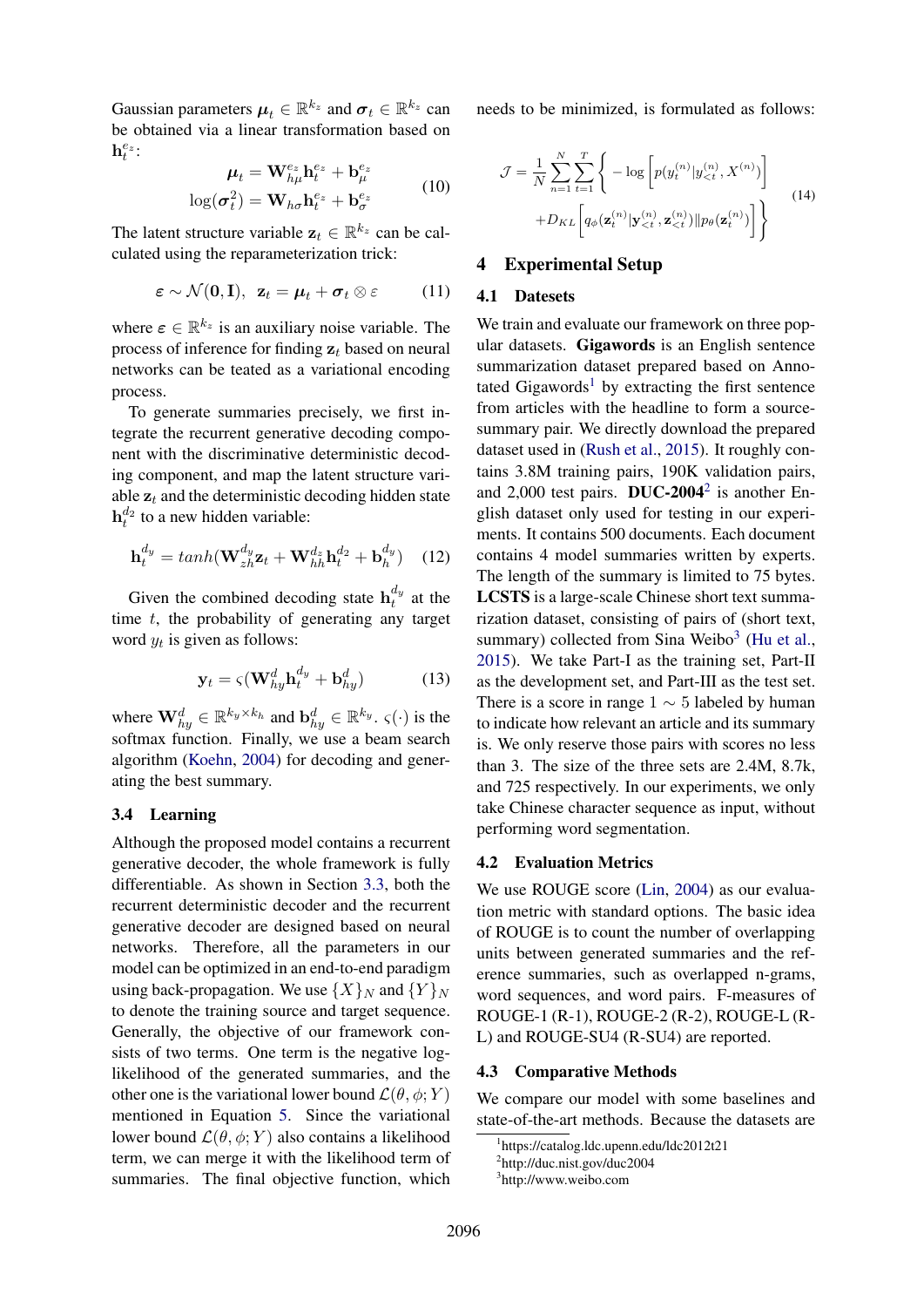quite standard, so we just extract the results from their papers. Therefore the baseline methods on different datasets may be slightly different.

- **TOPIARY** (Zajic et al., 2004) is the best on DUC2004 Task-1 for compressive text summarization. It combines a system using linguistic based transformations and an unsupervised topic detection algorithm for compressive text summarization.
- MOSES+ (Rush et al., 2015) uses a phrasebased statistical machine translation system trained on Gigaword to produce summaries. It also augments the phrase table with "deletion" rulesto improve the baseline performance, and MERT is also used to improve the quality of generated summaries.
- ABS and ABS+ (Rush et al., 2015) are both the neural network based models with local attention modeling for abstractive sentence summarization. ABS+ is trained on the Gigaword corpus, but combined with an additional log-linear extractive summarization model with handcrafted features.
- RNN and RNN-context (Hu et al., 2015) are two seq2seq architectures. RNN-context integrates attention mechanism to model the context.
- CopyNet (Gu et al., 2016) integrates a copying mechanism into the sequence-tosequence framework.
- RNN-distract (Chen et al., 2016) uses a new attention mechanism by distracting the historical attention in the decoding steps.
- RAS-LSTM and RAS-Elman (Chopra et al., 2016) both consider words and word positions as input and use convolutional encoders to handle the source information. For the attention based sequence decoding process, RAS-Elman selects Elman RNN (Elman, 1990) as decoder, and RAS-LSTM selects Long Short-Term Memory architecture (Hochreiter and Schmidhuber, 1997).
- LenEmb (Kikuchi et al., 2016) uses a mechanism to control the summary length by considering the length embedding vector as the input.
- $\text{ASC} + \text{FSC}_1$  (Miao and Blunsom, 2016) uses a generative model with attention mechanism to conduct the sentence compression problem. The model first draws a latent summary sentence from a background language model, and then subsequently draws the observed sentence conditioned on this latent summary.
- lvt2k-1sent and lvt5k-1sent (Nallapati et al., 2016) utilize a trick to control the vocabulary size to improve the training efficiency.

## 4.4 Experimental Settings

For the experiments on the English dataset Gigawords, we set the dimension of word embeddings to 300, and the dimension of hidden states and latent variables to 500. The maximum length of documents and summaries is 100 and 50 respectively. The batch size of mini-batch training is 256. For DUC-2004, the maximum length of summaries is 75 bytes. For the dataset of LCSTS, the dimension of word embeddings is 350. We also set the dimension of hidden states and latent variables to 500. The maximum length of documents and summaries is 120 and 25 respectively, and the batch size is also 256. The beam size of the decoder was set to be 10. Adadelta (Schmidhuber, 2015) with hyperparameter  $\rho = 0.95$  and  $\epsilon = 1e - 6$ is used for gradient based optimization. Our neural network based framework is implemented using Theano (Theano Development Team, 2016).

## 5 Results and Discussions

## 5.1 ROUGE Evaluation

Table 1: ROUGE-F1 on validation sets

|              | Dataset System R-1 R-2 R-L |  |  |
|--------------|----------------------------|--|--|
| GIGA         | StanD 32.69 15.29 30.60    |  |  |
|              | DRGD 36.25 17.61 33.55     |  |  |
| <b>LCSTS</b> | StanD 33.88 21.49 31.05    |  |  |
|              | DRGD 36.71 24.00 34.10     |  |  |

We first depict the performance of our model DRGD by comparing to the standard decoders (StanD) of our own implementation. The comparison results on the validation datasets of Gigawords and LCSTS are shown in Table 1. From the results we can see that our proposed generative decoders DRGD can obtain obvious improvements on abstractive summarization than the standard decoders. Actually, the performance of the standard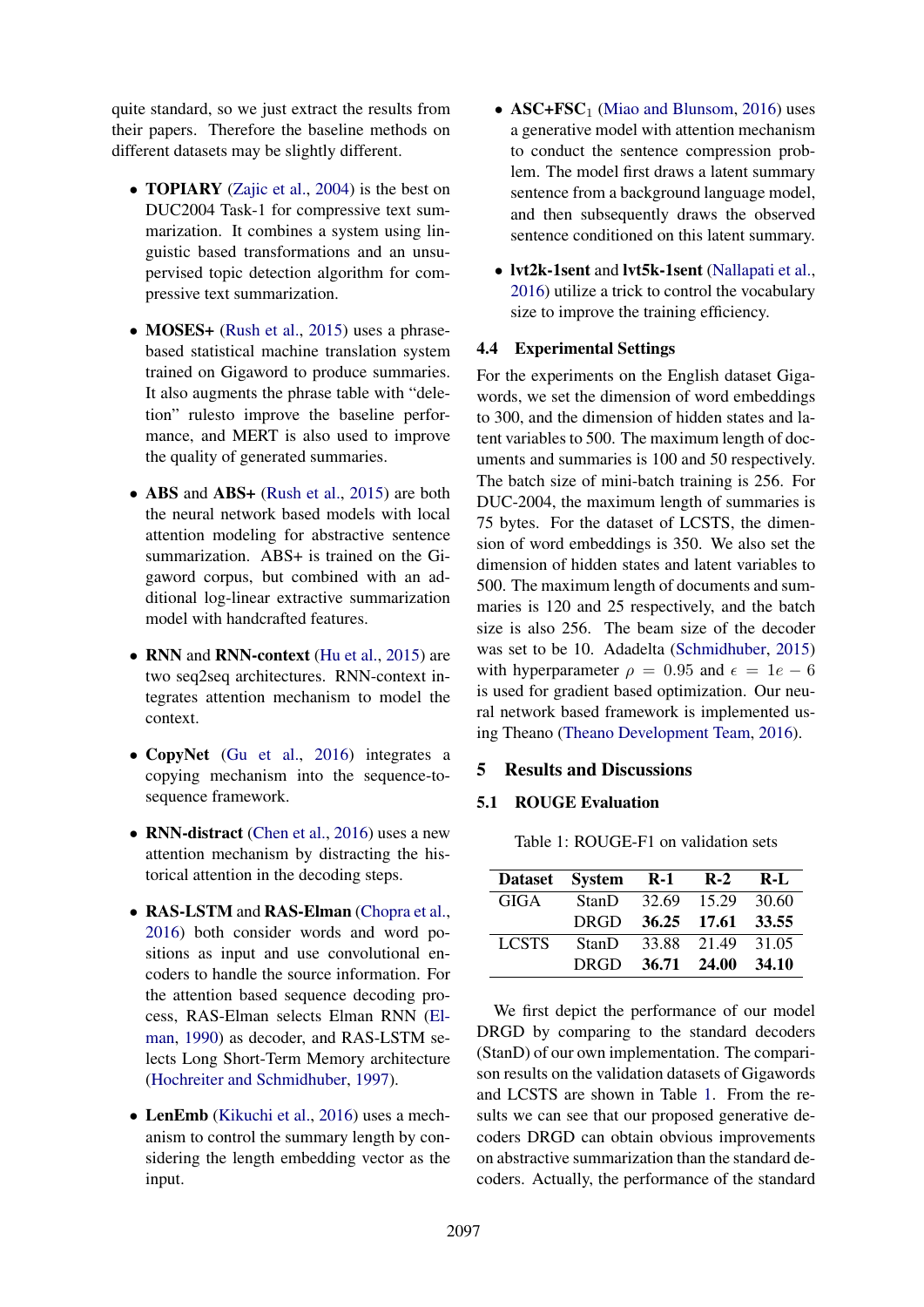| Table 2: ROUGE-F1 on Gigawords |  |  |  |
|--------------------------------|--|--|--|
|--------------------------------|--|--|--|

| <b>System</b>   | $R-1$ | $R-2$ | $R-I$ |
|-----------------|-------|-------|-------|
| <b>ABS</b>      | 29.55 | 11.32 | 26.42 |
| $ABS+$          | 29.78 | 11.89 | 26.97 |
| <b>RAS-LSTM</b> | 32.55 | 14.70 | 30.03 |
| RAS-Elman       | 33.78 | 15.97 | 31.15 |
| $ASC + FSC_1$   | 34.17 | 15.94 | 31.92 |
| $1vt2k-1sent$   | 32.67 | 15.59 | 30.64 |
| $1vt5k-1sent$   | 35.30 | 16.64 | 32.62 |
| <b>DRGD</b>     | 36.27 | 17.57 | 33.62 |

| <b>System</b>   | $R-1$ | $R-2$ | $R-I$ |
|-----------------|-------|-------|-------|
| <b>TOPIARY</b>  | 25.12 | 6.46  | 20.12 |
| MOSES+          | 26.50 | 8.13  | 22.85 |
| ABS             | 26.55 | 7.06  | 22.05 |
| $ABS+$          | 28.18 | 8.49  | 23.81 |
| RAS-Elman       | 28.97 | 8.26  | 24.06 |
| <b>RAS-LSTM</b> | 27.41 | 7.69  | 23.06 |
| LenEmb          | 26.73 | 8.39  | 23.88 |
| $1vt2k-1$ sen   | 28.35 | 9.46  | 24.59 |
| $1vt5k-1sen$    | 28.61 | 9.42  | 25.24 |
| <b>DRGD</b>     | 31.79 | 10.75 | 27.48 |

Table 3: ROUGE-Recall on DUC2004

Table 4: ROUGE-F1 on LCSTS

| <b>System</b>       | <b>R-1</b> | $R-2$ | $R-I$ |
|---------------------|------------|-------|-------|
| <b>RNN</b>          | 21.50      | 8.90  | 18.60 |
| RNN-context         | 29.90      | 17.40 | 27.20 |
| CopyNet             | 34.40      | 21.60 | 31.30 |
| <b>RNN-distract</b> | 35.20      | 22.60 | 32.50 |
| <b>DRGD</b>         | 36.99      | 24.15 | 34.21 |

decoders is similar with those mentioned popular baseline methods.

The results on the English datasets of Gigawords and DUC-2004 are shown in Table 2 and Table 3 respectively. Our model DRGD achieves the best summarization performance on all the ROUGE metrics. Although  $ASC + FSC_1$  also uses a generative method to model the latent summary variables, the representation ability is limited and it cannot bring in noticeable improvements. It is worth noting that the methods lvt2k-1sent and lvt5k-1sent (Nallapati et al., 2016) utilize linguistic features such as parts-of-speech tags, namedentity tags, and TF and IDF statistics of the words as part of the document representation. In fact, extracting all such features is a time consuming work, especially on large-scale datasets such as Gigawords. lvt2k and lvt5k are not end-to-end style models and are more complicated than our model in practical applications.

The results on the Chinese dataset LCSTS are shown in Table 4. Our model DRGD also achieves the best performance. Although CopyNet employs a copying mechanism to improve the summary quality and RNN-distract considers attention information diversity in their decoders, our model is still better than those two methods demonstrating that the latent structure information learned from target summaries indeed plays a role in abstractive summarization. We also believe that integrating the copying mechanism and coverage diversity in our framework will further improve the summarization performance.

#### 5.2 Summary Case Analysis

In order to analyze the reasons of improving the performance, we compare the generated summaries by DRGD and the standard decoders StanD used in some other works such as (Chopra et al., 2016). The source texts, golden summaries, and the generated summaries are shown in Table 5. From the cases we can observe that DRGD can indeed capture some latent structures which are consistent with the golden summaries. For example, our result for S(1) "*Wuhan wins men's soccer title at Chinese city games*" matches the "Who Action What" structure. However, the standard decoder StanD ignores the latent structures and generates some loose sentences, such as the results for S(1) "*Results of men's volleyball at Chinese city games*" does not catch the main points. The reason is that the recurrent variational auto-encoders used in our framework have better representation ability and can capture more effective and complicated latent structures from the sequence data. Therefore, the summaries generated by DRGD have consistent latent structures with the ground truth, leading to a better ROUGE evaluation.

### 6 Conclusions

We propose a deep recurrent generative decoder (DRGD) to improve the abstractive summarization performance. The model is a sequenceto-sequence oriented encoder-decoder framework equipped with a latent structure modeling component. Abstractive summaries are generated based on both the latent variables and the deterministic states. Extensive experiments on benchmark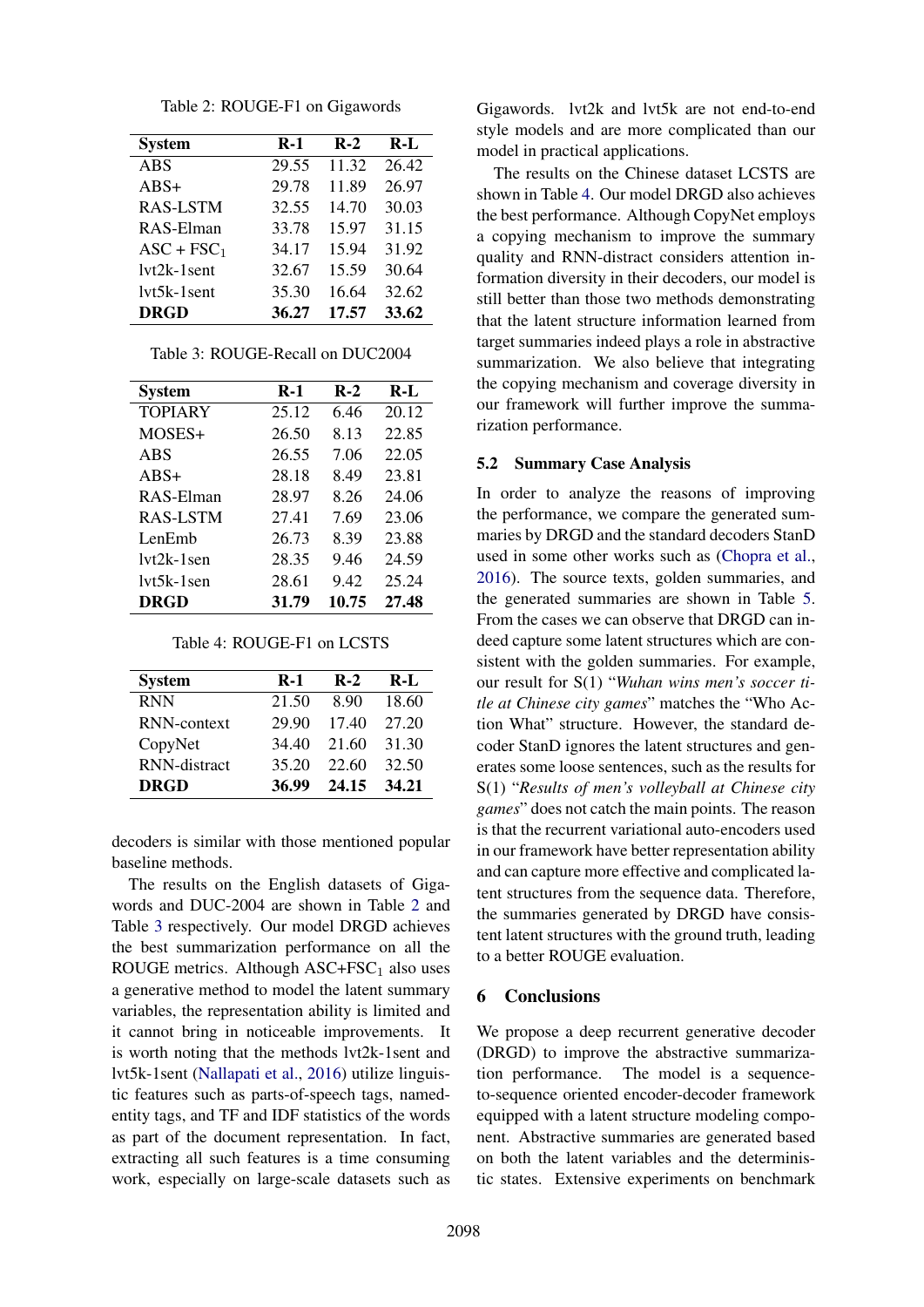Table 5: Examples of the generated summaries.

S(1): hosts wuhan won the men 's soccer title by beating beijing shunyi #-# here at the #th chinese city games on friday.

Golden: hosts wuhan wins men 's soccer title at chinese city games.

StanD: results of men 's volleyball at chinese city games.

DRGD: wuhan wins men 's soccer title at chinese city games.

S(2): UNK and the china meteorological administration tuesday signed an agreement here on long - and short-term cooperation in projects involving meteorological satellites and satellite meteorology.

Golden: UNK china to cooperate in meteorology.

StanD: weather forecast for major chinese cities.

### DRGD: china to cooperate in meteorological satellites.

S(3): the rand gained ground against the dollar at the opening here wednesday , to #.# to the greenback from #.# at the close tuesday.

Golden: rand gains ground.

StanD: rand slightly higher against dollar.

## DRGD: rand gains ground against dollar.

S(4): new zealand women are having more children and the country 's birth rate reached its highest level in ## years , statistics new zealand said on wednesday.

Golden: new zealand birth rate reaches ## year high.

StanD: new zealand women are having more children birth rate hits highest level in ## years.

DRGD: new zealand 's birth rate hits ## year high.

datasets show that DRGD achieves improvements over the state-of-the-art methods.

### References

- Regina Barzilay and Kathleen R McKeown. 2005. Sentence fusion for multidocument news summarization. *Computational Linguistics*, 31(3):297– 328.
- Lidong Bing, Piji Li, Yi Liao, Wai Lam, Weiwei Guo, and Rebecca Passonneau. 2015. Abstractive multidocument summarization via phrase selection and merging. In *ACL*, pages 1587–1597.
- Samuel R Bowman, Luke Vilnis, Oriol Vinyals, Andrew M Dai, Rafal Jozefowicz, and Samy Bengio. 2016. Generating sentences from a continuous space. *CoNLL*, pages 10–21.
- Ziqiang Cao, Wenjie Li, Sujian Li, Furu Wei, and Yanran Li. 2016. Attsum: Joint learning of focusing and summarization with neural attention. *COLING*, pages 547–556.
- Asli Celikyilmaz and Dilek Hakkani-Tur. 2010. A hybrid hierarchical model for multi-document summarization. In *ACL*, pages 815–824.
- Qian Chen, Xiaodan Zhu, Zhenhua Ling, Si Wei, and Hui Jiang. 2016. Distraction-based neural networks for document summarization. In *IJCAI*, pages 2754–2760.
- Jianpeng Cheng and Mirella Lapata. 2016. Neural summarization by extracting sentences and words. In *ACL*, pages 484–494.
- Kyunghyun Cho, Bart Van Merrienboer, Caglar Gul- ¨ cehre, Dzmitry Bahdanau, Fethi Bougares, Holger Schwenk, and Yoshua Bengio. 2014. Learning phrase representations using rnn encoder-decoder for statistical machine translation. In *EMNLP*, pages 1724–1734.
- Sumit Chopra, Michael Auli, Alexander M Rush, and SEAS Harvard. 2016. Abstractive sentence summarization with attentive recurrent neural networks. *NAACL-HLT*, pages 93–98.
- Junyoung Chung, Kyle Kastner, Laurent Dinh, Kratarth Goel, Aaron C Courville, and Yoshua Bengio. 2015. A recurrent latent variable model for sequential data. In *NIPS*, pages 2980–2988.
- Harold P Edmundson. 1969. New methods in automatic extracting. *Journal of the ACM (JACM)*, 16(2):264–285.
- Jeffrey L Elman. 1990. Finding structure in time. *Cognitive science*, 14(2):179–211.
- Günes Erkan and Dragomir R Radev. 2004. Lexrank: Graph-based lexical centrality as salience in text summarization. *Journal of Artificial Intelligence Research*, 22:457–479.
- Jade Goldstein, Vibhu Mittal, Jaime Carbonell, and Mark Kantrowitz. 2000. marization by sentence extraction. In *NAACL-ANLPWorkshop*, pages 40–48.
- Karol Gregor, Ivo Danihelka, Alex Graves, Danilo Rezende, and Daan Wierstra. 2015. Draw: A recurrent neural network for image generation. In *ICML*, pages 1462–1471.
- Jiatao Gu, Zhengdong Lu, Hang Li, and Victor OK Li. 2016. Incorporating copying mechanism in sequence-to-sequence learning. In *ACL*, pages 1631–1640.